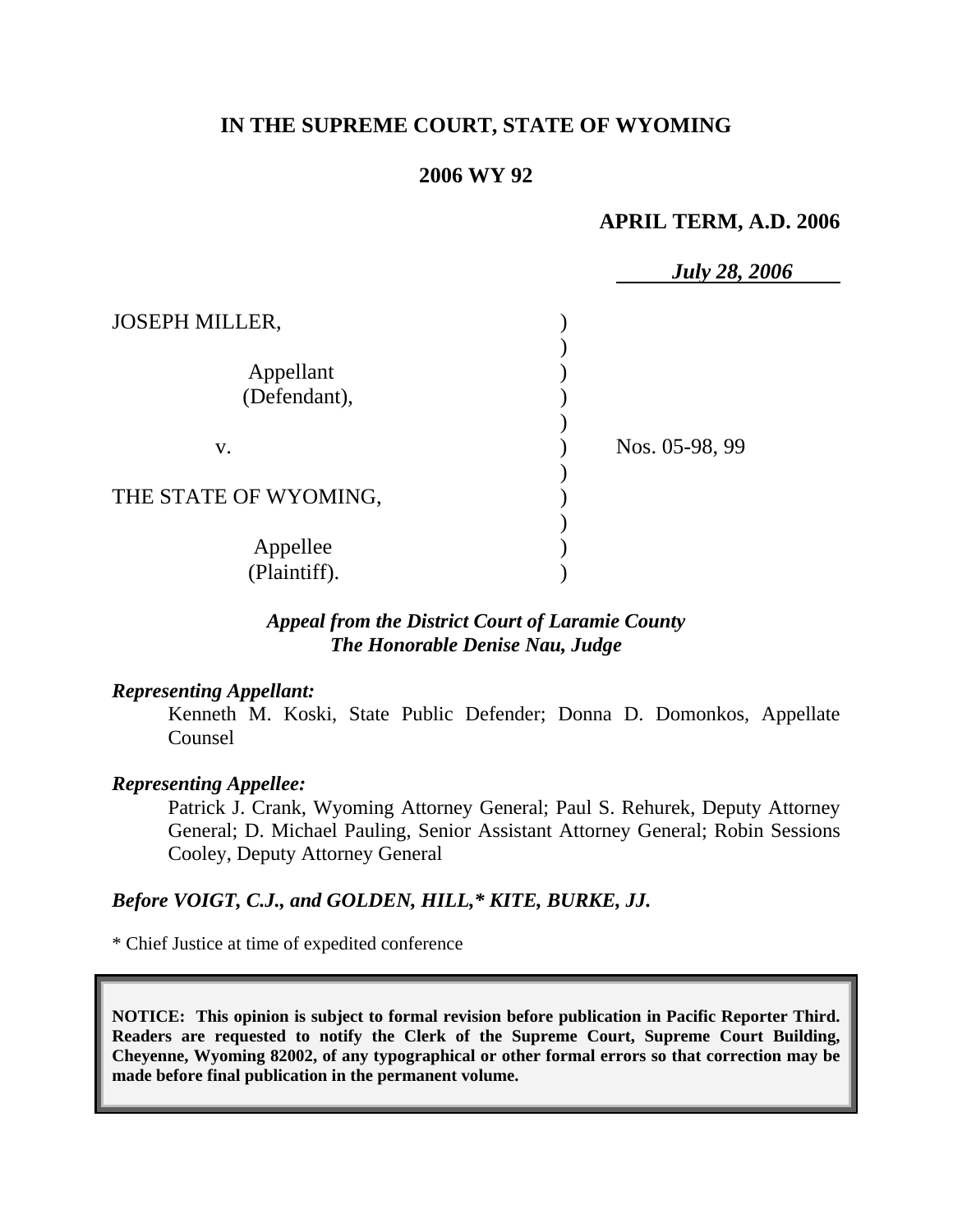**GOLDEN**, Justice.

[¶1] Appellant Joseph Miller entered pleas of "no contest" to one count of third degree sexual assault and one count of aggravated assault and battery on a pregnant woman. Miller claims that his pleas were not knowingly and voluntarily entered and he therefore faults the district court for denying his pre-sentence motion to withdraw those pleas. We affirm.

## **ISSUE**

[¶2] Miller presents the following issue for our review:

Whether the trial court erred in accepting Appellant's guilty  $p$ leas? $|$ <sup>11</sup>

The State rephrases the issue as follows:

Whether the trial court properly accepted Appellant's no contest pleas and whether it abused its discretion in later refusing to allow Appellant to withdraw the pleas?

# **FACTS**

[¶3] On January 14, 2004, Miller was charged with one count of third degree sexual assault stemming from an incident in which Miller allegedly kissed and fondled an exgirlfriend without her consent in violation of Wyo. Stat. Ann. § 6-2-304(a)(iii) (LexisNexis 2005). While out on bond on that charge, Miller was charged on March 12, 2004, with aggravated assault and battery on a pregnant woman in violation of Wyo. Stat. Ann. § 6-2-502(a)(iv) (LexisNexis 2005). The latter charge arose from an incident in November of 2003 in which Miller allegedly punched his pregnant girlfriend in the face, resulting in a bloody nose, swollen jaw and cheek, a chipped tooth, and a cut on her tongue.

[¶4] Miller initially pled not guilty to the charges. Following plea negotiations, a plea agreement was reached and a change of plea hearing was held before the district court on June 3, 2004. At that hearing, defense counsel explained that Miller was willing to plead guilty to both charges in exchange for the State's recommendation that Miller be sentenced to concurrent terms of imprisonment of five to seven years on the sexual assault charge and three to five years on the aggravated assault and battery charge.

<span id="page-1-0"></span><sup>&</sup>lt;sup>1</sup> We assume Miller is referring to his "no contest" pleas since he did not plead guilty to the instant charges.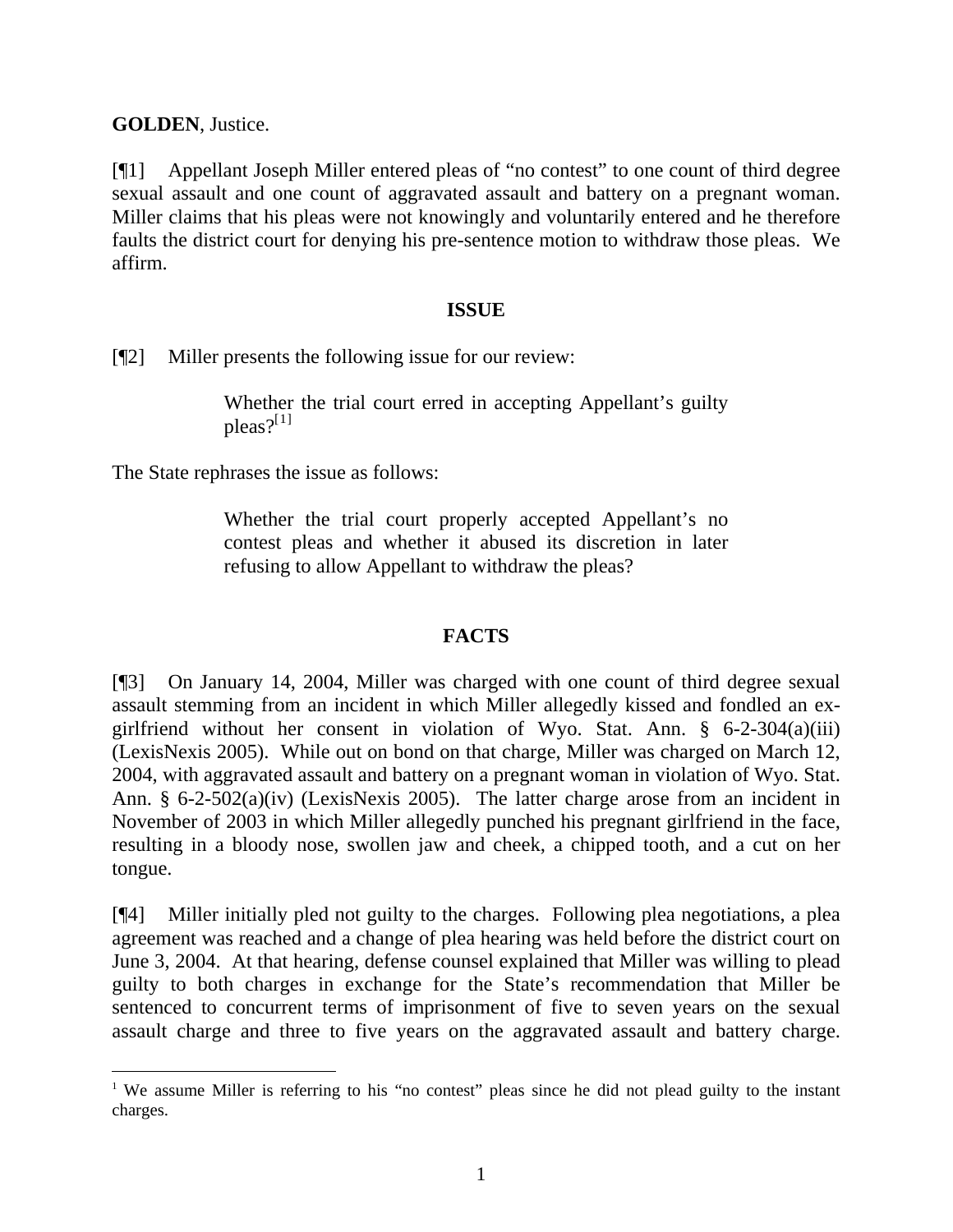Counsel also informed the district court that Miller would stipulate, for purposes of a factual basis, to the facts presented in the affidavit of probable cause in each case. After some discussion between the district court and counsel concerning the propriety of such a stipulation, defense counsel requested that Miller be permitted to enter pleas of no contest on each charge. The district court agreed after ensuring that Miller understood the nature and consequences of the no contest pleas, including the potential penalties attendant to those pleas. The district court then informed Miller that it was not bound by the sentencing recommendation contained in the agreement and that, if it rejected the recommendation after reviewing the presentence report, he would not be permitted to withdraw his pleas. Miller indicated his understanding of the court's advisements and stated that he still desired to change his pleas. Thereafter, Miller formally pled no contest to the charges, and the State provided a factual basis for Miller's pleas, which Miller did not contest.

[¶5] On July 8, 2004, prior to sentencing, Miller obtained new counsel and filed a motion to withdraw his no contest pleas. In his motion, Miller alleged that he was forced to enter the pleas, that he was not legally advised of possible defenses to the charges and the consequences of his pleas and that his pleas were not knowingly and voluntarily entered pursuant to the United States and Wyoming Constitutions. After hearing, the district court denied Miller's motion. Miller was sentenced on February 17, 2005, to the terms of imprisonment contemplated by the plea agreement. This appeal followed.

### **STANDARD OF REVIEW**

[¶6] Withdrawal of a guilty plea or plea of nolo contendere before sentencing requires a defendant to show a fair and just reason. W.R.Cr.P.  $32(d)$  $32(d)$  $32(d)$ .<sup>2</sup> We review a district court's decision on a motion to withdraw a guilty plea for an abuse of discretion. *Major v. State*, 2004 WY 4, ¶ 12, 83 P.3d 468, 473 (Wyo. 2004). In deciding whether or not the trial court abused its discretion, we must "determine whether the trial court could reasonably conclude as it did and whether any facet of its ruling was arbitrary or capricious." *Ingersoll v. State*, 2004 WY 102, ¶ 12, 96 P.3d 1046, 1050 (Wyo. 2004). We give deference to the trial court's findings of fact on a motion to withdraw a guilty plea unless those findings are clearly erroneous. *McCard v. State*, 2003 WY 142, ¶ 8, 78 P.3d 1040, 1043 (Wyo. 2003).

#### **DISCUSSION**

[¶7] Despite the phrasing of the issue, Miller's argument is focused on the district court's denial of his presentence motion to withdraw his no contest pleas. Miller assails

<span id="page-2-0"></span><sup>&</sup>lt;sup>2</sup> For purposes of appellate review, a nolo contendere (no contest) plea is functionally equivalent to a guilty plea. *Becker v. State*, 2002 WY 126, ¶ 11, 53 P.3d 94, 98 (Wyo. 2002).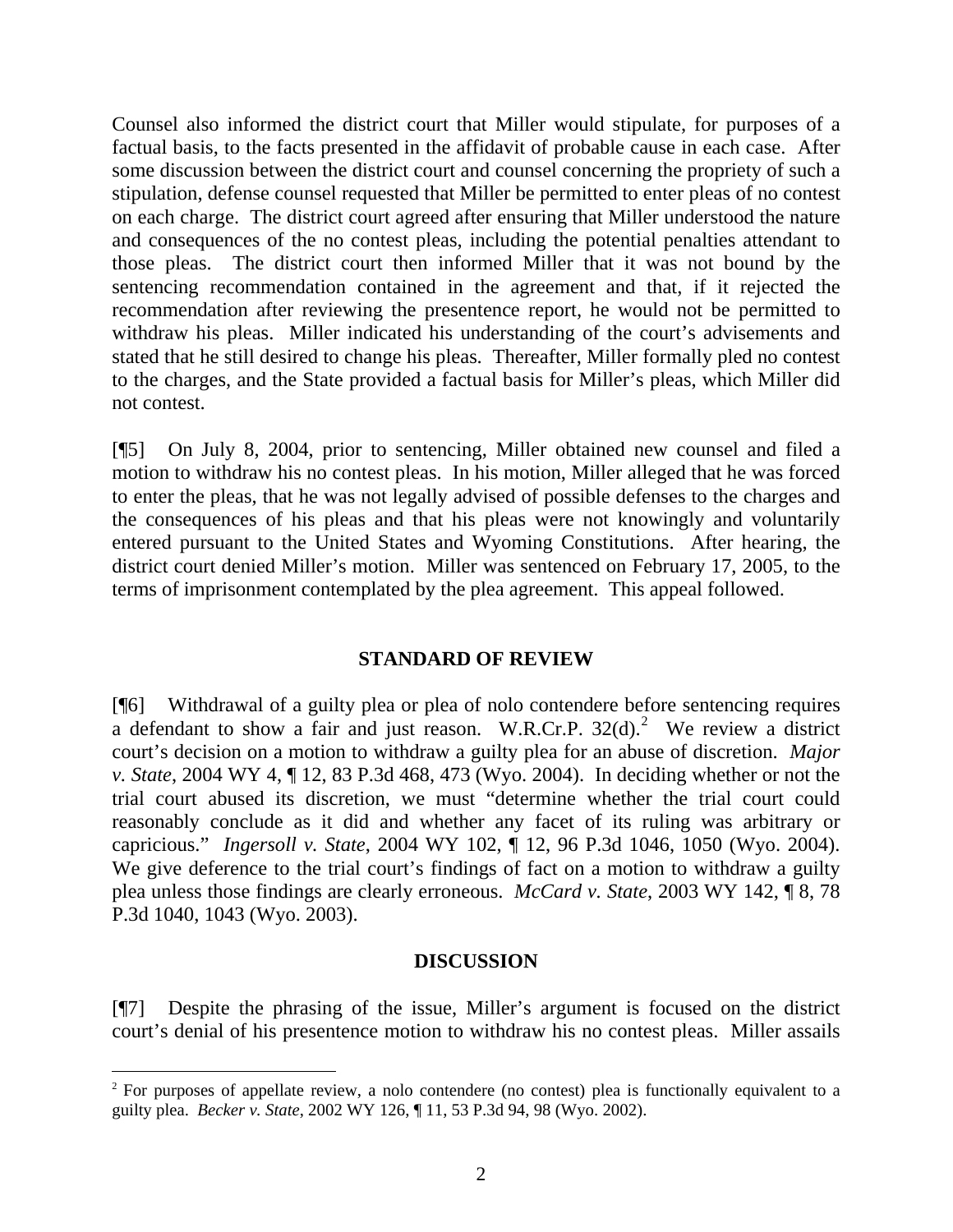the district court for denying his motion and entering a judgment of conviction against him, alleging that his pleas were not voluntary. Miller claims he was coerced into pleading no contest by his defense attorney and that he was not properly advised of the consequences of his pleas and possible defenses to the charges against him.<sup>[3](#page-3-0)</sup> The district court's factual findings include:

> 1. That [Miller's] claim that he received ineffective assistance of counsel from his assigned attorney, Jose Bustos, has no merit. Mr. Bustos' testimony as to his representation of [Miller] reveals that [Miller] received adequate advice from counsel as to the implications of his plea[s] of no contest[.]

> 2. That the Court's record of change of plea proceedings reflects [Miller's] acknowledgement that his plea was entered voluntarily, that he was not under coercion of threats or any promises not recited into the record, and that he understood the consequences of that plea, including the maximum penalties for both charges, and that should the Court not accept the Plea Agreement, [Miller] would not be allowed to withdraw his plea<sup>[s]</sup>.

[¶8] After careful review of the entire record, we find that the district court's factual findings are not clearly erroneous. At the motion hearing, Miller testified that he was innocent and that he only pled no contest because counsel pressured him into doing so. Miller testified that he was given only two minutes to review and sign the plea agreement, that Mr. Bustos spent less than ten minutes with him discussing the plea agreement, and that generally Mr. Bustos never adequately explained the case and the consequences of the pleas. Miller also presented testimony from the alleged victim of the aggravated assault charge to the effect that Miller never assaulted her as she originally claimed.

[¶9] On the other hand, Mr. Bustos testified at the motion hearing that he thoroughly discussed the case with Miller and explained the nature and consequences of the plea agreement. Mr. Bustos testified that he left the written plea agreement with Miller for one to three days and, in addition, supplied Miller with a three-page document that outlined the case and provided an assessment of Miller's chances at trial and a recommendation to accept the plea agreement. Mr. Bustos testified that he provided Miller the three-page document approximately three weeks prior to the change of plea

l

<span id="page-3-0"></span><sup>3</sup> We note that Miller has not mentioned, let alone addressed, the seven factors we set forth in *Frame v. State*, 2001 WY 72, ¶ 7, 29 P.3d 86, 89 (Wyo. 2001), as pertinent to the exercise of a trial court's discretion in deciding whether to grant a presentence motion to withdraw a guilty plea. Consequently, we will not analyze the propriety of the court's decision in the context of those seven factors.